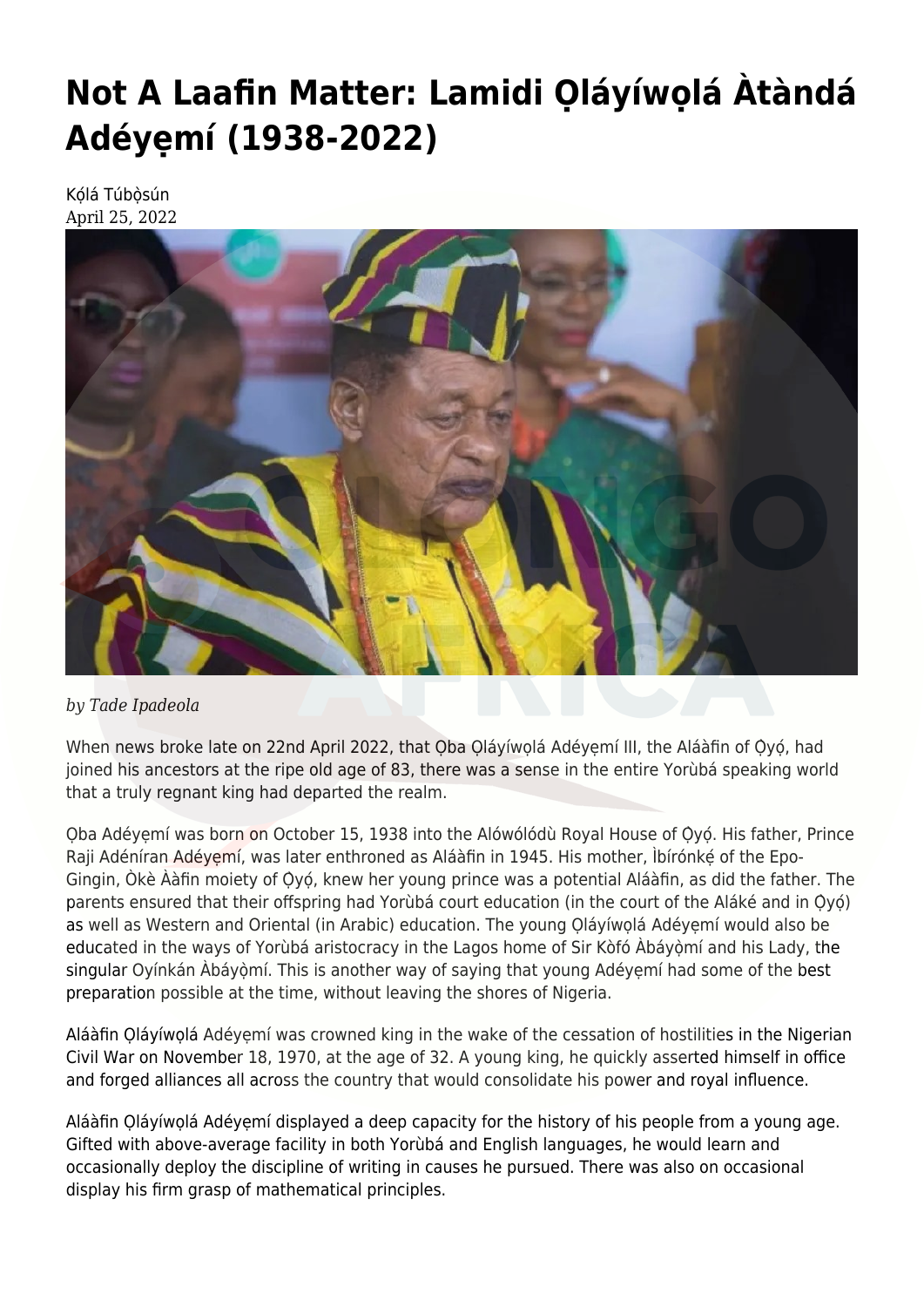His mind was educated in a way most fitting for a future occupier of a throne that had a history of a thousand years of both open and covert warfare behind it.



*Photo from Facebook*

Though knowledgeable in the traditions of Sufi and Sunni Islam, and though well tutored in Protestant and Catholic traditions of Christianity, his origins in Ṣàngó traditional religion never faded from his consciousness. A master interpreter of the talking drum, he would often trade insider jokes with his talking drummers. He was also a graceful dancer of both dùndún and bàtá music.

Ọláyíwọlá Àtàndá

Ikú ọmọ ikú

Àrùn omo àrùn

*Ikú bàbá yèyé*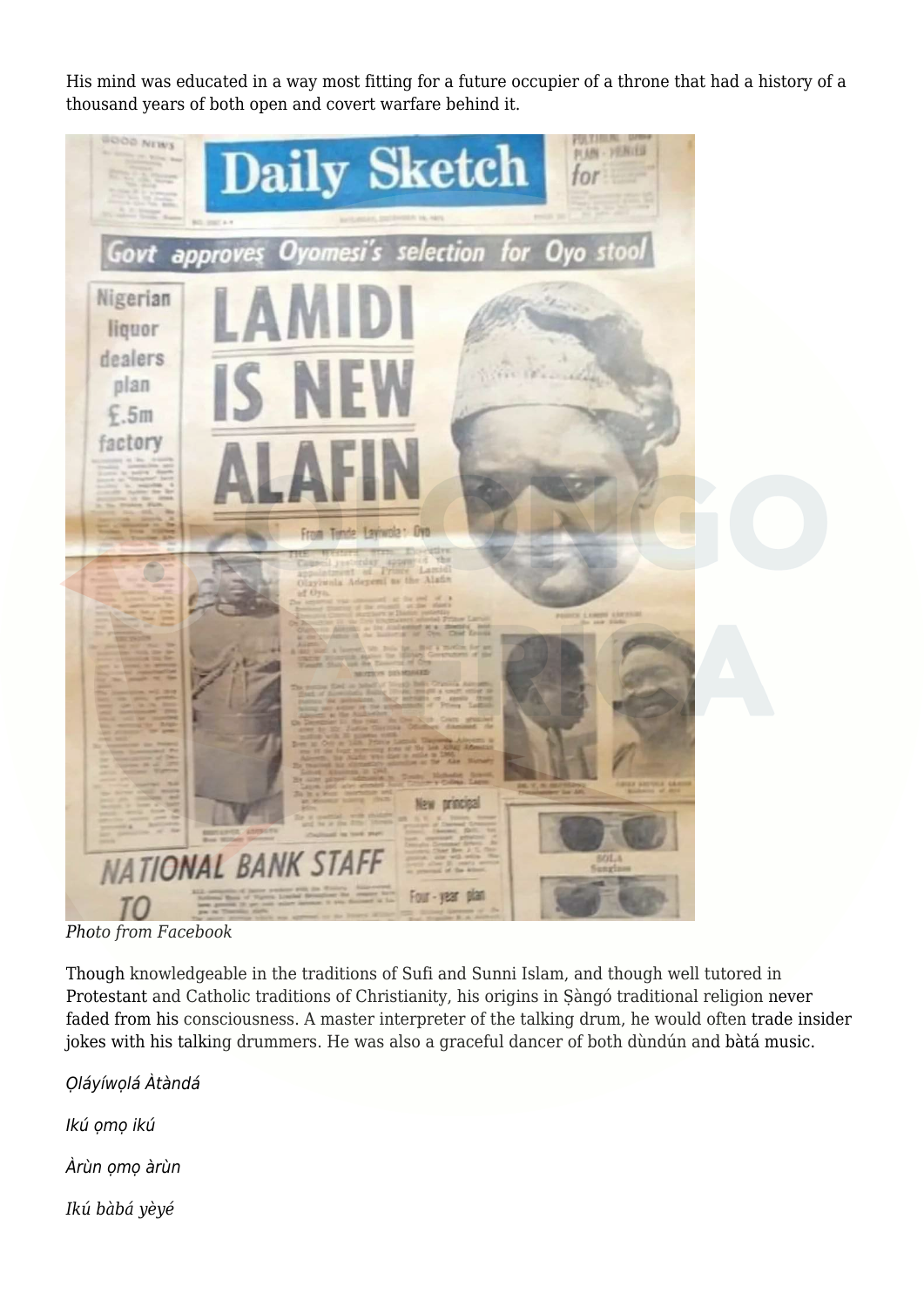### Aláse èkejì òrìsà...

There were three years of contestation for the Qyo throne between the passing of Qba Bello Gbádégẹṣin Ládìgbòlù in 1968 and the ascension of Aláàfin Ọláyíwọlá Àtàndá Adéyẹmí in 1970. More than his co-contestants however, Ọba Adéyẹmí was prepared for palace intrigues as well as the subterranean moves that are usually made during interregna. Ibírónké, his mother died young. Aláàfin Adéníran Adéyẹmí, his father, lived into his late 80s, dying in exile in Lagos in 1960 after having been deposed by the Action Group government in 1955. To have somehow survived both these handicaps points to astute politics as well as more than a little help from friends.

His friends were many and included Ààrẹ Aríṣekọ́lá and Chief Samuel Akíndélé, both of whom predeceased Aláàfin Ọláyíwọlá Adéyẹmí. Ààrẹ Aríṣekọ́lá made sure that the Aláàfin arrived in style wherever he travelled. They both had a specific taste in cars. But this was just one aspect of their friendship. They also shared religious discourse and Arísekólá helped his friend when he came under heavy fire from the fiery Yorùbá poet, Olánrewájú Adépójù. Adépójù, one of the finest poets in the Yorùbá language, embraced a strict form of Islam and began whipping up caustic verses against the Aláàfin for what he deemed as Adéyemí's lax approach to Islam, especially after Aláàfin Oláyíwolá Adéyẹmí had performed the Hajj pilgrimage to Mecca and Medina. In an album Adépọ́jù waxed on the subject, he framed the issue thus

"Ó lọ (Mecca)

## Ó bọ̀

## Ó tún ń b'ọ̀rìṣà"

These charge(s) of backsliding and syncretism were not products of a mere tiff. The poet waxed exceedingly eloquent during this period but to the credit of his Yorùbá audience who took things in stride, the matters never got out of hand. I was a pre-teen at this time but even I could sense the tension between them generated by the iconoclastic poet dangerously drenched in monotheistic zeal.

Chief Samuel Akíndélé on the other hand was a Lord of the Yorùbá language as well as a consummate grassroots politician. S. M, as he was popularly known in Oyó, was regularly summoned to the palace just to josh with the king. S.M was a deep-dyed Awoist and there wasn't much common ground politically between himself and the king. But Aláàfin Adéyẹmí's love for the Yorùbá language was such that he had to joust from time to time with the best speakers of the tongue. The Commonwealth in the language demanded maintenance and Ọba Adéyẹmí would not be found shirking. He often said publicly:

### *Aìwà ká má l'árùn kan lára*

Ìjà ni t'Ọ̀fà

Ìpánle ni t'Ìjẹ̀ṣà

## Ẹnìkan ò mọ oun ará Ọ̀yọ́ ń wí.

Such revelling in ambiguity, the double entendre, the linguistically elliptic, the thoroughbred paremiological as well as the post proverbial, acknowledged as a cherished congenital condition, and for which non-Oyó people constantly deplore and vilify the Oyó as indicative of a slippery character, is only ultimately solipsism of a playful kind. The Ọ̀yọ́ love the ayò game. Their dialect is verbal ayò. It is the precision of a certain order. A precision that is almost mathematical. For anyone nurtured in the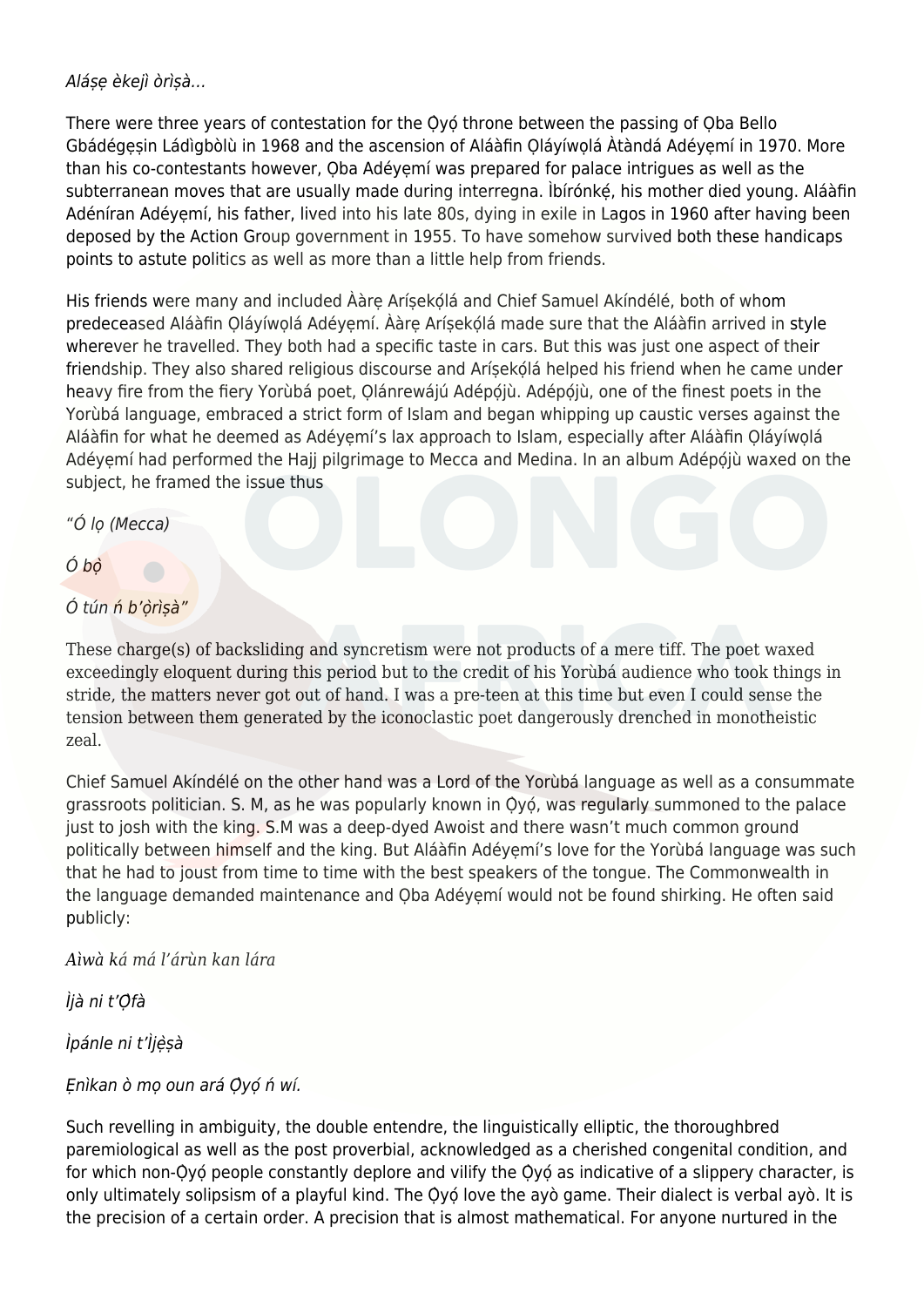court environment, it was a necessary skill even if an annoying one for bystanders.

Aláàfin Ọláyíwọlá Adeyemi made friends even with people his upbringing taught him to regard as commoners. He made friends with these people even when he knew that they had strong republican inclinations. One such dynamic which I observed at close quarters was his relationship with my late father, Àyántádé Àtàndá Ìpàdéọlá. My father is from the Jagunṣàngó clan of Akínmọ̀ọ́rin and an Àtàndá by oríkì. So there were two things they had, ancestrally, in common. But dad was also a wellknown stalwart of the Action Group. Nevertheless, over a period of a decade and a half, Aláàfin Adéyemí persuaded him to accept the title of Akínrógun of Ọyọ́. They would normally write in longhand to each other or, when the issue was serious enough, type their mutual messages. My father didn't like going to the palace but whenever his absence became noticeable, he would receive a terse message usually in the form of a question: are you still my Akínrógun? Or, are you still my *chief?* 

*The man can read*, my father would say, whenever I felt a document he was about to despatch to the palace was too long. This happened quite often during the bid for a separate Ọ̀yọ́ State from Ìbàdàn State circa 1996. Coming from my father, this was high praise indeed, for he could be a snob. The two seldom agreed over anything. When I wondered aloud about what the point of it all was, my father would say he is the southpaw sparring partner of the king. The king didn't appreciate those who always agreed with him much. Or those who, like the king, were not a natural southpaw.

Aláàfin Ọláyíwọlá Adéyẹmí was a boxer by instinct as well as in practice. You'd rarely catch him with his guards down and he picked his moments to jab even as he bobbed and wove. If you know Oyó well, you will understand why a lot of boxers seem to emerge from the town. It's a pugilistic mystic in the air and the grand patron was the Aláàfin himself.

As broached earlier, Aláàfin Oláyíwolá received the traditional education reserved for royals and the priesthood in Yorùbá culture alongside Western education. As a boy, he was entrusted to the care of the Aláké of Ẹ̀gbá, one of the brother kings of the Aláàfin. It is as if a prince of Sparta was entrusted to the king of Athens for courtly education. There is a parallel in the old ways of training the babaláwo. Those born into the savanna parklands of northern Yorùbá country and who began their training there often did postgraduate training and research for up to seven years in the forest belt. Advanced postdoctoral studies and research was available in the coastal portions of the land. This way, prospective kings and priests were thoroughly familiar with people, flora, fauna from a really expansive geographical area.

This point bears reiterating because there is a modern but mistaken notion in certain quarters that the Yorùbá only became Yorùbá when invaders came into their country. This is not so. The sons of Odùduwà know who their brothers are. They do not always maintain amity and they have even succumbed to predatorial impulses against each other sometimes but the Yorùbá know themselves in the way full brothers and sisters know themselves.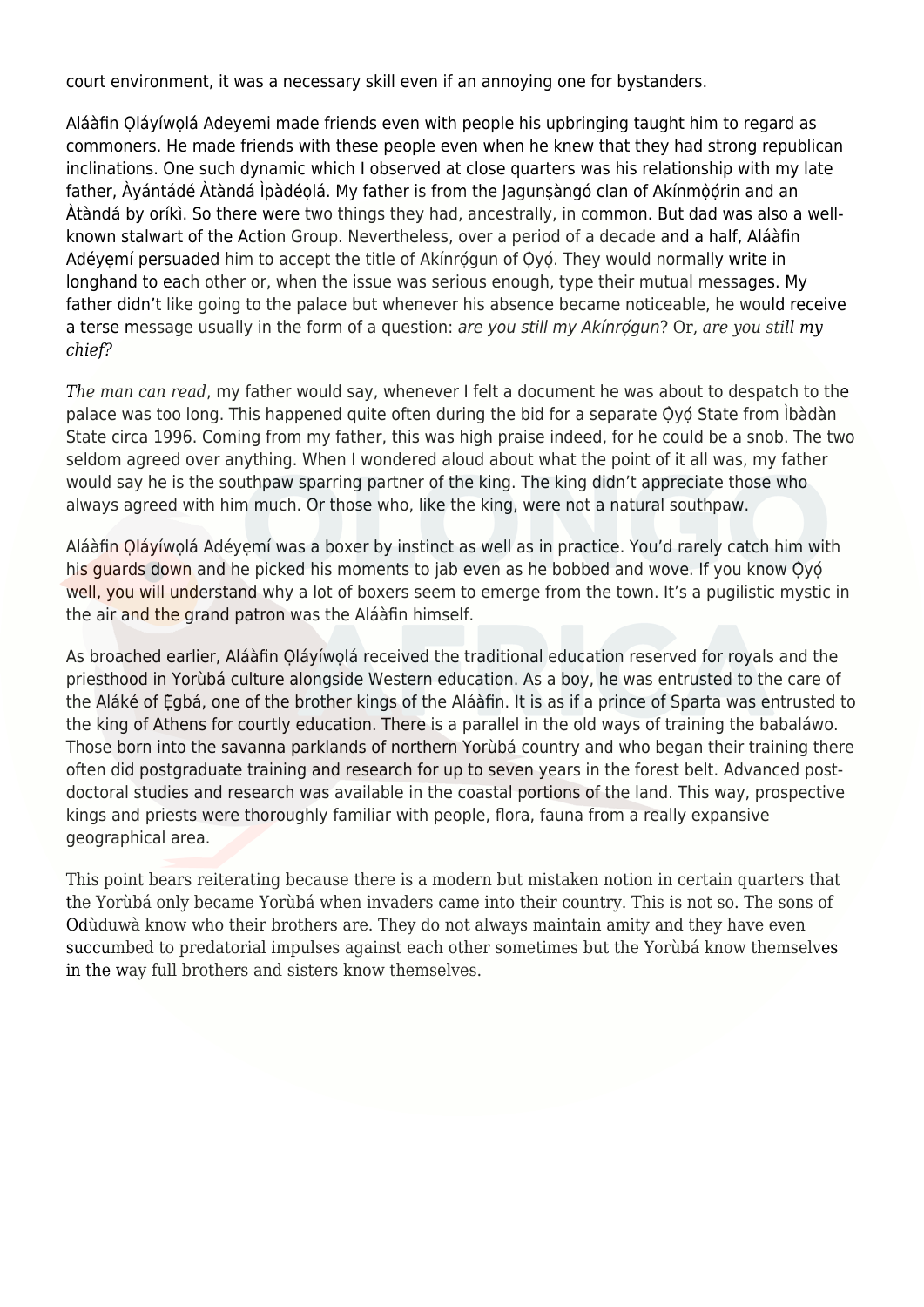

*Source: [Historyville](https://twitter.com/HistoryVille/status/1517754453507682306)*

\*

In January of 2013, at the peak of the harmattan, the Ọyọ́ palace suffered an inferno that gutted more than 20 rooms together with priceless artworks and artifacts. The fire was traced to a faulty PHCN transformer. The damage to the Ààfin was extensive. It was one of the very rare occasions in which the Aláàfin was visibly broken. He did recover his composure and the palace underwent reconstruction but irreplaceable works were gone irretrievably. Rumoured to have been lost in the inferno is a drum from the mid 16th century reputedly made with human skin much as the cover of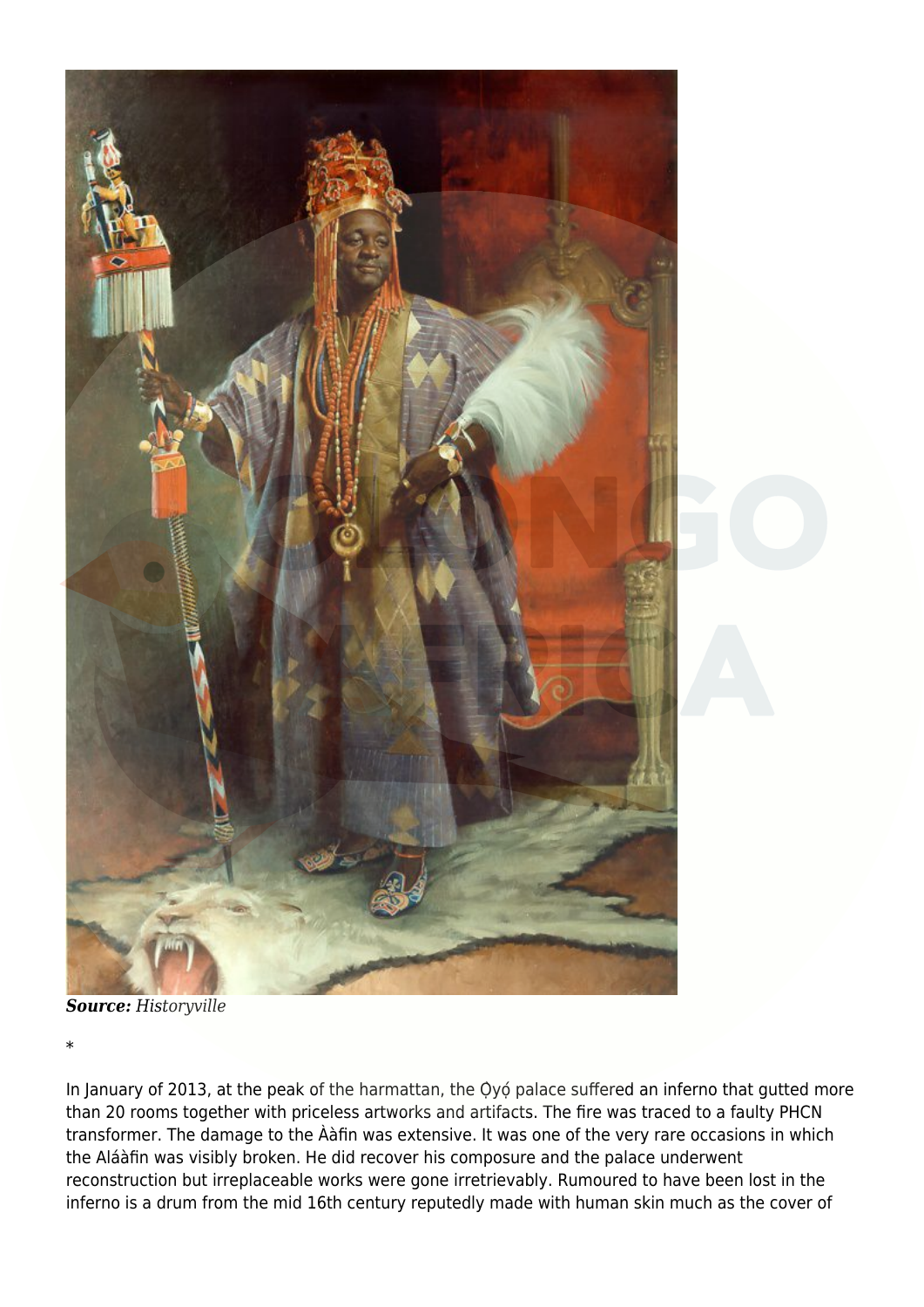De Humani Corporis Fabrica Libri Septem (On the Fabric of the Human Body) by Andreas Vesalius in Belgium, published at about the same point in time in history. Whispered were words that implied some anger from the gods toward the Palace, words that suggested that the loss should be regarded as good riddance to a barbaric past.

But there are other ways to view the loss of these artifacts, even those, like the cover of the treatise of Vesalius, that had a difficult and cruel narrative behind them. How is it, for example, that the human imagination in the European lowlands and in the African parklands coincided such that two knowledge-bearing objects were deemed sufficiently finished only when human skin was pressed into service? If one locus had done this without concurrent and similar action in the other, wouldn't historians have deemed that locus intrinsically depraved? Like Ilé-Ifè, Oyó had these histories and the appointed guardian is the monarch whose duty it was to preserve. The fires did much to deprive future generations of closer study of these artifacts. For a known history buff therefore, the fire of 2013 was hell.

Other fires the Aláàfin had to put out were man-made. There was the fire of Governor Adébáyọ́ Àlàó-Akálà who threatened to dethrone Oláyíwolá Adéyemí. Considering the history of the Alówólódù Ruling House, Ọba Adéyẹmí had to do all he could to ensure that the rumoured dethronement did not happen. Governors in the notionally Federal Republic of Nigeria wielded enormous powers and can dethrone kings if they themselves feel threatened. To douse the flames of the threat, Aláàfin Adéyẹmí embraced Akálà's challenger, Abíólá Ajímóbi. It was a risky thing to do but fortunately, Ajímóbi did win at the polls. Saved by the bell. But in the way that the romance between traditional authority and the occupiers of office in the modern state sours, Ajímóbi as Governor soon began to have wonky ideas about innovation in the traditional structures of Oyo State. The first experiment was in Ibadan. The next and scheduled stop was Oyó. Aláàfin Adéyemí knew just how dangerous it could be to tinker with these time tested structures and so diplomatically withdrew support for the revisions to the Chieftaincy Laws of Oyó State. The Governor was not amused but the monarch knew things that the birds of passage in government did not. It is a terrible thing to have men in power who could not be warned. The Ajímóbi inspired Chieftaincy legislations are all being revisited now but it took the sustained covert campaign of Aláàfin Adéyẹmí and the overt opposition of the Olubadan of Ibadan at the time to halt the misguided experiments.

But by far the darkest pall to fall on the reign of Aláàfin Lamidi Adéyemí III descended in November 1992 when the charismatic Asípa of Oyó, Chief Amuda Olórunòsebi was murdered with extreme prejudice en route his farm. The whole of Qyo town and indeed the State went into shock. The police made arrests but no one was charged or convicted. Undeterred, the family of the Asípa brought their grievances before the Oputa Panel which the Federal Government had instituted to examine human rights violations all across the country. The Aláàfin's response was to apply to the Federal High Court to restrain the Oputa Panel from looking into the matter. This was the first time the Alaafin would formally respond to allegations of any involvement on his part in the murder of the high chief. The Oputa Panel refrained from examining the petition of Olórunòsebi's family indefinitely. No other Asípa was installed in the lifetime of Lamidi Adéyemí. A significant quarter of Oyó town, particularly Ìsàlè Ọ̀yọ́, held grudges against the Aláàfin until the last. They have a pending petition before the International Criminal Court.

\*

Ọba Ọláyíwọlá Adéyẹmí's birth and ascension to the ancient throne of Ọ̀yọ́ occurred long before the age of social media. The transition of the monarch into the realm of the ancestors, however, occurred at a time when news travelled around the world in mere seconds through social media. Many millions learnt of the departure of the king before the traditional protocols put in place by Ọyọ́ could even take the initial steps of breaking the news. As at the time I'm writing this obituary, the earthly remains of